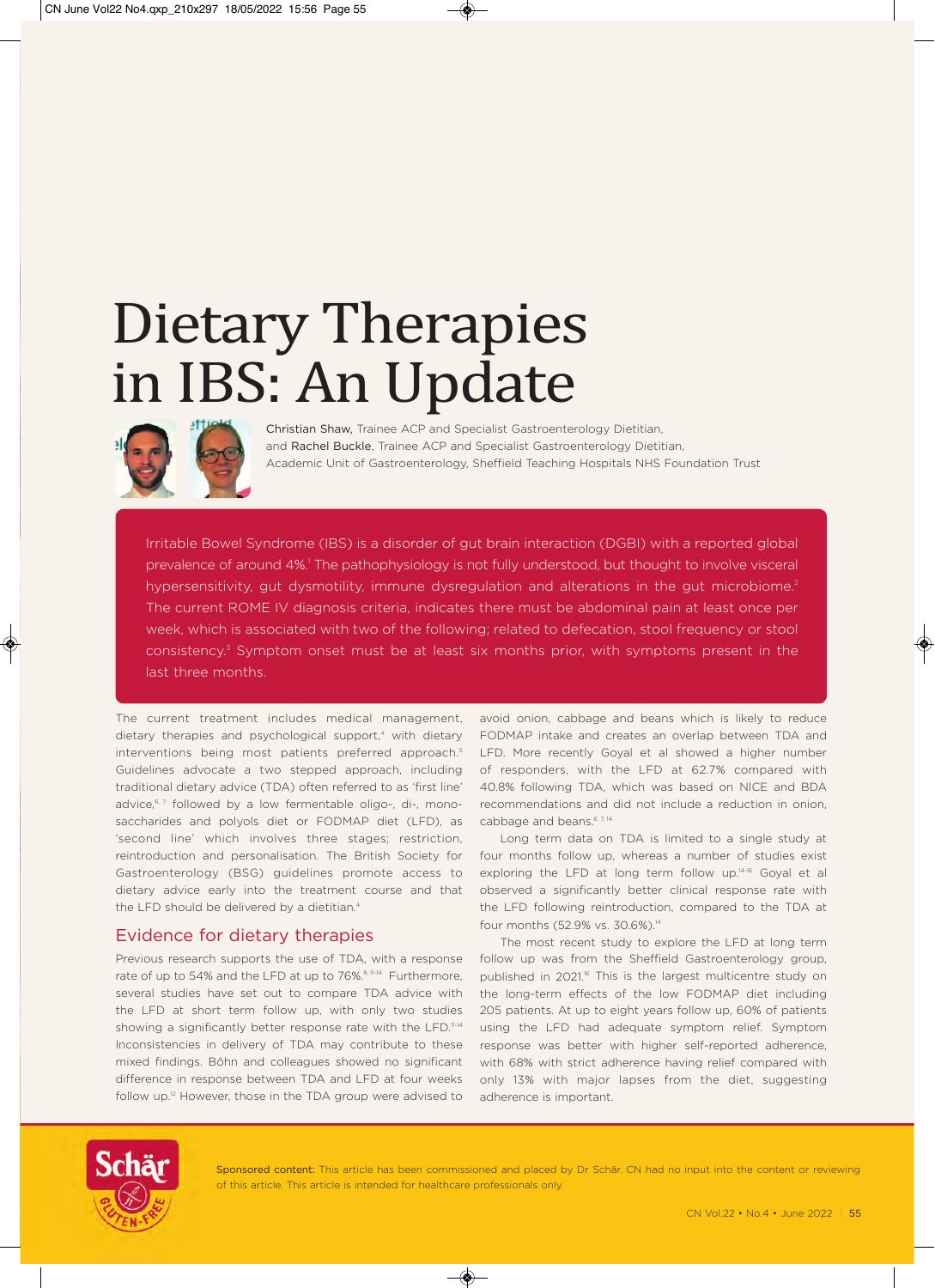Debate exists about the role of gluten in IBS management with current guidelines not making recommendations due to a lack of studies.<sup>4, 9, 10</sup> Previous RCTs have shown the GFD to be effective at managing IBS symptoms in the short term with a lack of data on the long term efficacy.<sup>17-21</sup> Humans lack the ability to break the fructose-fructose bonds in fructans and it should not be surprising their ingestion may contribute to symptoms in IBS, given they escape absorption in the small intestine and undergo colonic fermentation. $22, 23$  As wheat based products are the largest contributor of fructans in the UK diet, using GF products may reduce total fructan intake, as they contain lower quantities compared to gluten containing alternatives.<sup>24, 25</sup> This may be driving symptom relief in some individuals with IBS. The evidence for symptom generation by fructans is supported by double blind food challenge trials.<sup>26</sup> However, wheat is complex and there are several other components that may be triggering symptoms in IBS, such as gluten, amylase trypsin inhibitors and wheat germ agglutenins.<sup>27, 28</sup> A fructan reduction or fructan free diet is not terminology known to patients, but gluten free (GF) is well known given its global popularity and use by IBS patients.<sup>16</sup> Therefore, following a GFD may be a route to reducing fructan intake and managing IBS symptoms.

#### Uncertainties of the LFD

Although the LFD results are promising, it requires a significant investment of patient time, as it can take four-to-six months to complete all three stages of the diet.<sup>29</sup> It is also challenging to implement, as only 65% can follow all three stages appropriately even if seen by a dietitian, with a figure much lower at 29% if the advice was given without dietetic involvement.<sup>30</sup> Although first line advice is considered easier to follow, no studies have measured compliance to the diet.

During the restriction phase of the LFD over the duration of four-to-eight weeks, total FODMAP intakes decrease dramatically.<sup>31</sup> Whether an optimal level of FODMAP restriction exists is unclear. Most studies achieved total FODMAP intakes <12 g/day during the restriction stage, which has been suggested as the therapeutic threshold of benefit, but has yet to be validated. With dietetic involvement 79% achieved this level, compared to 39% without.<sup>30</sup>

Interestingly, at long term follow up after the reintroduction of FODMAPs to tolerance, total FODMAP intakes are much higher than 12 g/day, usually above 17 g/day and symptom benefit remains.<sup>15, 16, 32</sup> For example, a study from King's College London, showed total FODMAP intakes at long term follow up were 20.6 g/day and 57% of patients reported adequate symptom relief.<sup>15</sup> This suggests that it may not be necessary to restrict total FODMAPs to levels as low as 12 g/day. Bottom-up approaches, such as single FODMAP exclusions or FODMAP 'gentle' may be alternatives that have yet to be explored. The FODMAP 'gentle' diet has been described by the Monash group, but no data currently exists on its efficacy.<sup>33</sup> This approach may already be being used in practice, but further research is needed.

Whether individual FODMAPs such as fructans have an optimal threshold of restriction is not known. The Sheffield Gastroenterology group observed at long term follow up, 68% of patients on a personalised LFD use GF or wheat-free products and 43% follow this diet when eating out.<sup>16</sup> The factors driving these dietary behaviours are unclear but may be due to habit, an increased societal awareness of these products, or symptom response.

### The first head-to-head trial including the GFD

Previously no direct head-to-head trials had been conducted comparing TDA,

#### Figure 1: Response rate to dietary therapies

Efficacy and Acceptability of Dietary Therapies in Non-Constipated IBS **Acceptability of Comparable efficacy** Diet is a key trigger for **Dietary Therapies** of dietary therapies symptoms in IBS  $p=0.43$  $\left( \mathsf{s}\right)$  $(%)$  $75$ **IBS-SSS** Cheaper 60 Oo Quicker to  $\overline{C}$ reduction in shop  $\Omega$  $\circ$  $\overline{45}$ **Traditional** Dietary<br>Advice 55 58  $\overline{A}$  $30$ 50-point 15  $\Lambda$ Socially more **Traditional** Low Gluten **Fasier to** dietary FODMAP acceptable free diet follow advice diet All three diets are effective in non-constipated IBS, but traditional dietary advice is the most patient-friendly with regards to cost and convenience Clinical Gastroenterology **Sheffield** and Hepatology Image created with BioRender.com

GFD and LFD. Given the widespread use of dietary therapies in IBS further research was needed to help support patients and dietitians in choosing the best approach for each individual. In response, the Sheffield Gastroenterology group conducted the first randomised control trial comparing TDA, LFD and the GFD. Ninety-nine patients with non-constipated IBS were randomised to one diet for a four-week intervention period. Traditional dietary advice was given as per BDA guidelines and the GFD was adapted for IBS where all cereal grains containing gluten were avoided, but cross contamination was permitted.7 Advice for each diet was delivered in a group setting by FODMAP trained senior gastroenterology dietitians with a clinical interest in IBS. Initially these sessions were delivered face-to-face but due to COVID-19, delivery was changed to online groups. Clinical response was explored using the IBS Symptom Severity Scale (IBS-SSS) and additional questionnaires explored mood and food-related quality of life.

The primary outcome was clinical response (defined as a 50-point reduction in the IBS-SSS). This was achieved by 42% of patients who received TDA, 55% for LFD and 58% for GFD. The difference between the groups was not significant (p=0.43), indicating all three dietary therapies were equally effective and should be considered as management options for patients with IBS (see Figure 1).